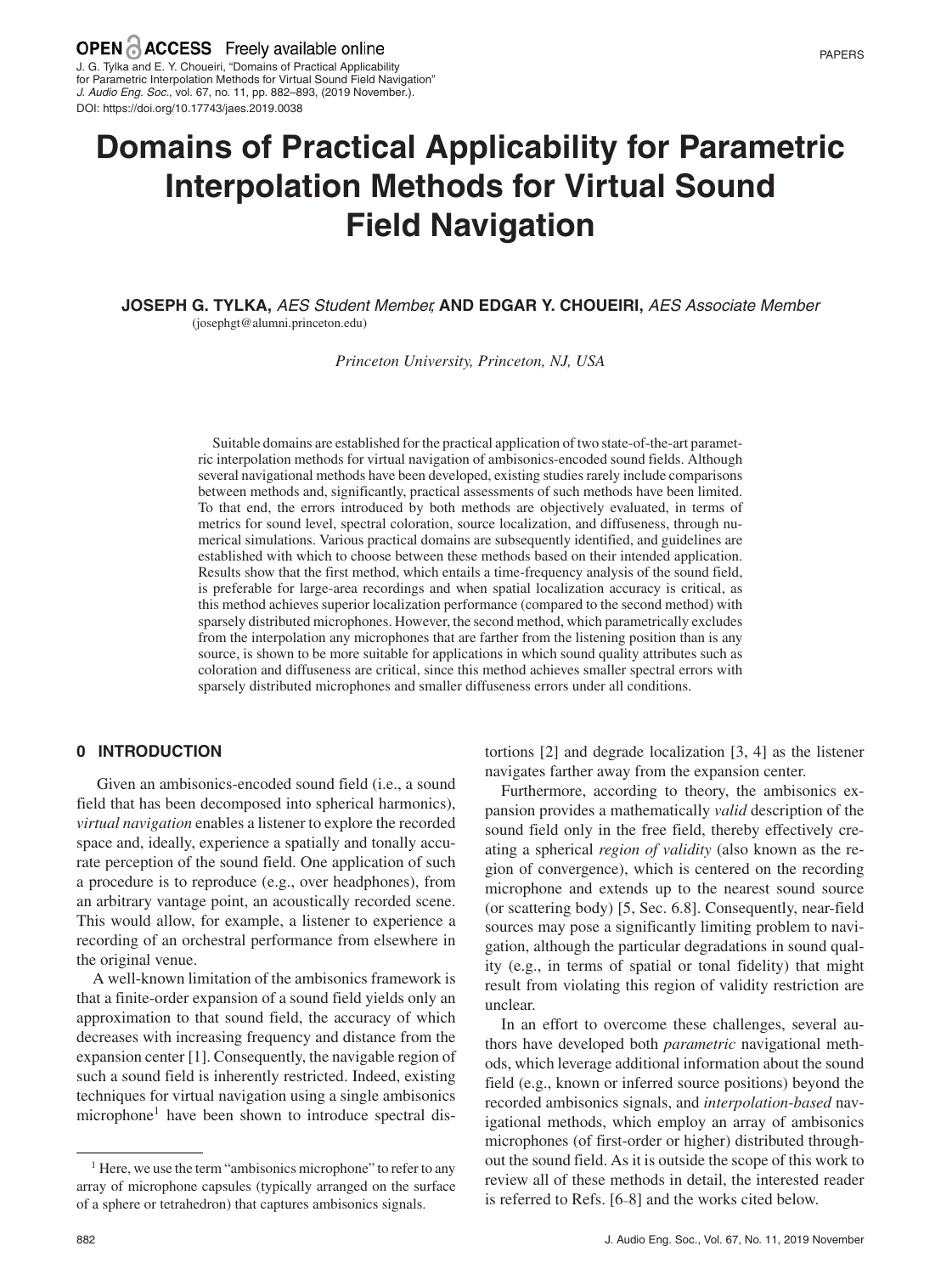#### **0.1 Previous Work and Remaining Problems**

Several of the recently developed linear interpolationbased navigational methods have been evaluated experimentally and have shown promising results. Patricio et al. [9] proposed a modified linear interpolation method in which the directional components of the microphone nearest to the listener are emphasized over those of the farther microphones. In their study, the authors experimentally demonstrated that the proposed distance-biasing approach achieves plausible source localization and perception of listener movement.

Grosche et al. [10] recently developed a method that employs multiple distinct virtual loudspeaker arrays (VLAs), each corresponding to a different ambisonics (or other) recording microphone and reproducing the sound field as captured by that microphone. The superposition of the reproduced signals from all of the VLAs is then rendered for the listener at an arbitrary desired position in the virtual sound field. This method has been evaluated via localization tests [11], which showed a significant improvement in performance over a basic weighted-average interpolation approach, and Deppisch and Sontacchi [12] have developed a browser-based implementation of the method. Comparisons between these linear methods under comparable conditions, however, have not been conducted. As described subsequently, in the present article we comprehensively compare two parametric methods, the procedure for which may serve as a template for conducting similar comparisons in the future.

Several of the parametric methods that have been developed entail a directional analysis of the recorded signals (often carried out in the time-frequency domain) in order to construct a navigable model of the incident sound field [13–15]. While such methods might yield accurate source localization, some have been shown to introduce minor degradations of sound quality [14, Sec. 5.3] and they may not be suitable for dense or highly reverberant environments [13, Sec. II]. In a recent publication [16], we developed an alternative method that parametrically selects for the interpolation a suitable subset of microphones to ensure that the region of validity restriction for each included microphone is not violated. The differences in performance between these two parametric methods under the same conditions have not been established, so we seek guidance for choosing between them in various domains of practical application.

To that end, we evaluate and compare the performance of these two state-of-the-art parametric interpolation methods, referred to here as the time-frequency analysis (TFA) method [13] and the valid microphone interpolation (VMI) method [16]. First, in Section 1, we review the formulation of each of these methods. We then describe, in Section 2, the numerical simulations conducted in this study and the objective metrics used to evaluate the errors introduced by each method in terms of sound level, spectral coloration, source localization, and diffuseness. We then present and discuss in Section 3 the results of these simulations, from which we identify in Section 4 considerations regarding the suitability of each method to various applications. Relevant ambisonics theory is reviewed in Appendix A.

The present article is intended to complement the findings of our previous study [16], in which the VMI method is described in detail and fundamental aspects of the method are demonstrated through numerical proof-of-concept analyses. Compared to its original implementation [16], the VMI method is largely unchanged (with the exception of the two-band approach; see Section 1.2.2). However, compared to previous analyses, the present analyses are significantly more comprehensive, several additional performance metrics are employed, and the comparative analysis of the two parametric methods is entirely new.

#### **1 REVIEW OF NAVIGATIONAL METHODS**

As is common in ambisonics, we adopt Cartesian and spherical coordinate systems in which, for a listener positioned at the origin, the +*x*-axis points forward, the +*y*-axis points to the left, and the +*z*-axis points upward. Correspondingly, *r* is the (non-negative) radial distance from the origin,  $\theta \in [-\pi/2, \pi/2]$  is the elevation angle above the horizontal  $(x-y)$  plane, and  $\phi \in [0, 2\pi)$  is the azimuthal angle around the vertical (*z*) axis, with  $(\theta, \phi) = (0, 0)$  corresponding to the  $+x$  direction and  $(0, \pi/2)$  to the  $+y$  direction. For a position vector  $\vec{r} = (x, y, z)$ , we denote the corresponding unit vector by  $\hat{r} \equiv \vec{r}/r$ .

Generally, we seek the ambisonics signals, up to a given order *L*out, that describe the sound field in the vicinity of a listener located at  $\vec{r}_0$ . Here, we use real-valued orthonormal (N3D) spherical harmonics, as given by Zotter [17, Sec. 2.2], and we adopt the ambisonics channel number (ACN) convention [18] such that, for a spherical harmonic function of degree  $l \in [0, \infty)$  and order  $m \in [$  − *l*, *l*], the ACN index *n* is given by  $n = l(l + 1) + m$  and the spherical harmonic function is denoted by *Yn*.

For a finite-order ambisonics expansion about  $\vec{r}_0$ , the acoustic potential field (defined as the Fourier transform of the acoustic pressure field) is given by

$$
\psi(k, \vec{r} + \vec{r}_0) = \sum_{n=0}^{N_{\text{out}}-1} 4\pi (-i)^l A_n(k) j_l(kr) Y_n(\hat{r}), \qquad (1)
$$

where *k* is the angular wavenumber,  $A_n$  is the  $n^{\text{th}}$  desired ambisonics signal, *jl* is the spherical Bessel function of order *l*, and  $N_{\text{out}} = (L_{\text{out}} + 1)^2$  is the number of terms in the expansion (cf., Eq. (A.31) in Appendix A).

We take as inputs to each navigational method *P* sets of measured ambisonics signals,  $B_n^{[\overline{p}]}$ , up to order  $L_{\text{in}}$ , that describe the sound field in the vicinity of the  $p<sup>th</sup>$  microphone, which is located at  $\vec{u}_p$ ,  $\forall p \in [1, P]$ . This local potential field is given by

$$
\psi(k, \vec{r} + \vec{u}_p) = \sum_{n=0}^{N_{\text{in}}-1} 4\pi(-i)^l B_n^{[p]}(k) j_l(kr) Y_n(\hat{r}), \qquad (2)
$$

where  $N_{\text{in}} = (L_{\text{in}} + 1)^2$ .

#### **1.1 Time-Frequency Analysis (TFA) Method**

In the method proposed by Thiergart et al. [13], the sound field is first analyzed in the time-frequency domain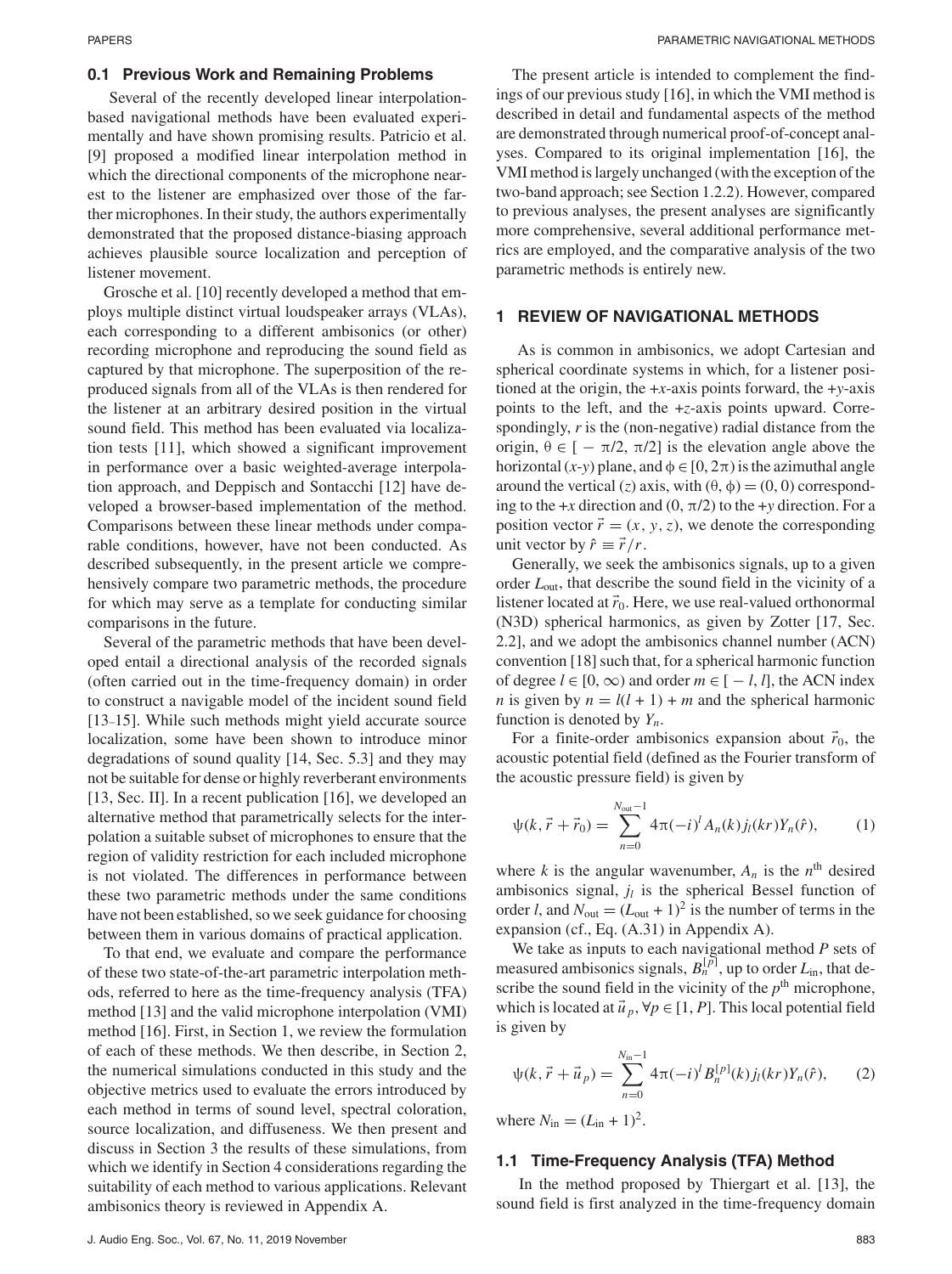and subsequently modeled as a finite set of monochromatic omnidirectional point sources. As will become clear below, this method can only use the first-order ambisonics signals, so we must have  $L_{\text{in}} = 1$ . The output signals, however, can be computed to an arbitrary order *L*out. Below, we describe our implementation of this method.

## *1.1.1 Time-Frequency Sound Field Analysis*

For each microphone, we first compute the short-time Fourier transform (STFT) of each of the first four ambisonics signals, which gives  $B_n^{[p]}(\xi, \kappa)$  for *n* ∈ [0, 3], where ξ and κ are the time and frequency indices, respectively. Typically, we take an overlap fraction of  $R = 0.5$ , and set the FFT length to be

$$
N_{\text{FFT}} = 2^{\lceil \log_2 \left( \frac{F_s}{1 - R} \frac{\Delta}{c} \right) \rceil},\tag{3}
$$

where  $\lceil \cdot \rceil$  denotes rounding up to the nearest integer,  $F_s$  is the sampling rate of the system,  $\Delta$  is the distance between microphones (defined later in Section 2), and  $c \approx 343$  m/s is the speed of sound. For the STFT analysis window, we choose a Hamming window [19] of length  $N<sub>FFT</sub>$ .

Using the transformed signals from each microphone, we then compute the acoustic intensity vector,  $\vec{v}_I^{[p]}(\xi, \kappa)$ , given by [20, Eq. (11)]

$$
\vec{v}_{I}(\xi,\kappa) = \frac{\sqrt{2}}{\rho_0 c} \text{Re}\left\{ \overline{W}(\xi,\kappa) \vec{X}(\xi,\kappa) \right\},\tag{4}
$$

where  $\overline{(\cdot)}$  and Re $\{\cdot\}$  denote taking the complex conjugate and the real part of the argument, respectively; *W* and  $\overline{X}$  = and the real part of the argument, respectively; *W* and *X* =  $[X Y Z]$  are defined below in Eq. (28); and  $\rho_0 \approx 1.225$  $kg/m<sup>3</sup>$  is the density of air.

At each time-frequency bin, we then triangulate a single "effective" source (which may or may not coincide with a real source). For two microphones and with sources restricted to the horizontal plane, triangulation is computed as follows:

$$
\vec{s}_0(\xi, \kappa) = \vec{u}_1 + c_1 \hat{v}_1^{[1]}(\xi, \kappa) = \vec{u}_2 + c_2 \hat{v}_1^{[2]}(\xi, \kappa), \n\implies \vec{u}_2 - \vec{u}_1 = c_1 \hat{v}_1^{[1]}(\xi, \kappa) - c_2 \hat{v}_1^{[2]}(\xi, \kappa),
$$
\n(5)

where  $\vec{s}_0$  is the triangulated source position and  $c_1$  and  $c_2$ are scalars found for each time-frequency bin. These scalars are computed by

$$
\begin{bmatrix} c_1 \\ c_2 \end{bmatrix} = \begin{bmatrix} \cos \phi_1^{[1]} & -\cos \phi_1^{[2]} \\ \sin \phi_1^{[1]} & -\sin \phi_1^{[2]} \end{bmatrix}^{-1} \cdot \begin{bmatrix} x_2 - x_1 \\ y_2 - y_1 \end{bmatrix},\tag{6}
$$

where  $\phi_I^{[p]}$  denotes the azimuth of  $\vec{v}_I^{[p]}$  and  $x_p$  and  $y_p$  denote the *x* and *y* components of  $\vec{u}_p$ , respectively. Note that the matrix inversion in Eq. (6) fails when  $\phi_I^{[1]} = \phi_I^{[2]}$ , i.e., when the intensity vectors are parallel. A more general approach for source triangulation, either in three dimensions or for *P* > 2 microphones (or both), is described by Thiergart et al. [13, Sec. IV.A]. It is worth noting that this triangulation step assumes that the sound field consists of a finite number of discrete sources that can be easily separated (i.e., sources that are far enough apart or not emitting sound simultaneously) [13, Sec. II]; consequently, the performance of this method may suffer in dense or highly reverberant environments.

Finally, we compute the acoustic potential, given by

$$
\psi^{[p]}(\xi,\kappa) = \sqrt{4\pi} B_0^{[p]}(\xi,\kappa),\tag{7}
$$

and the diffuseness parameter,  $\Psi^{[p]}(\xi, \kappa)$ , as given below in Eq. (29) and described in Section 2.2.4. (Note that, if we were not using orthonormal N3D spherical harmonics, an additional normalization coefficient would be needed in the above equation.)

## *1.1.2 Sound Field Modeling and Synthesis*

The estimated ambisonics output signals are assembled in the time-frequency domain as follows. For a given listener position  $\vec{r}_0$ , we let  $\vec{s}_0' = \vec{s}_0 - \vec{r}_0$  denote the position of the triangulated source relative to the listener for each time-frequency bin. Additionally, we choose a reference microphone with index  $p = p_{ref}$ , such that the position of the triangulated source relative to the reference microphone is given by  $\vec{s}_{p_{ref}} = \vec{s}_0 - \vec{u}_{p_{ref}}$ . By default, we choose as the reference the nearest microphone to the listener. We further define a direct-to-diffuse sound ratio parameter, given by

$$
\Gamma(\xi,\kappa) = \frac{1}{\Psi^{[p_{\text{ref}}]}(\xi,\kappa)} - 1,\tag{8}
$$

as well as direct and diffuse components of the sound field, given by

$$
S_{\text{dir}} = \sqrt{\frac{\Gamma(\xi, \kappa)}{1 + \Gamma(\xi, \kappa)}} \frac{\psi^{[p_{\text{ref}}]}}{ikh_0(ks_{p_{\text{ref}}})},
$$
(9)

$$
S_{\text{diff}} = \sqrt{\frac{1}{1 + \Gamma(\xi, \kappa)}} \Psi^{[p_{\text{ref}}]},\tag{10}
$$

respectively, where  $h_0$  is the zeroth-order outgoing spherical Hankel function.

From these, we compute the ambisonics output signals up to order *L*out by

$$
\tilde{A}_n(\xi, \kappa) = i^{l+1} k h_l(k s_0') Y_n(\hat{s}_0') S_{\text{dir}}(\xi, \kappa) \n+ \frac{1}{\sqrt{4\pi}} S_{\text{diff}}(\xi, \kappa),
$$
\n(11)

where we have used Eq.  $(A.32)$  to encode the direct pointsource components and applied the factor of  $1/\sqrt{4\pi}$  to encode the diffuse sound components, thereby compensating for the "directivity" of each ambisonics channel. (This factor is only independent of channel for orthonormal spherical harmonics.) Each of these signals is finally converted into the time domain via an inverse STFT.

#### **1.2 Valid Microphone Interpolation (VMI) Method**

Below, we describe our previously proposed parametric navigational method, which comprises two components

(1) A parametric method for excluding "invalid" microphones from the interpolation calculation based on estimated source positions, and

(2) A two-band implementation of regularized leastsquares interpolation filters.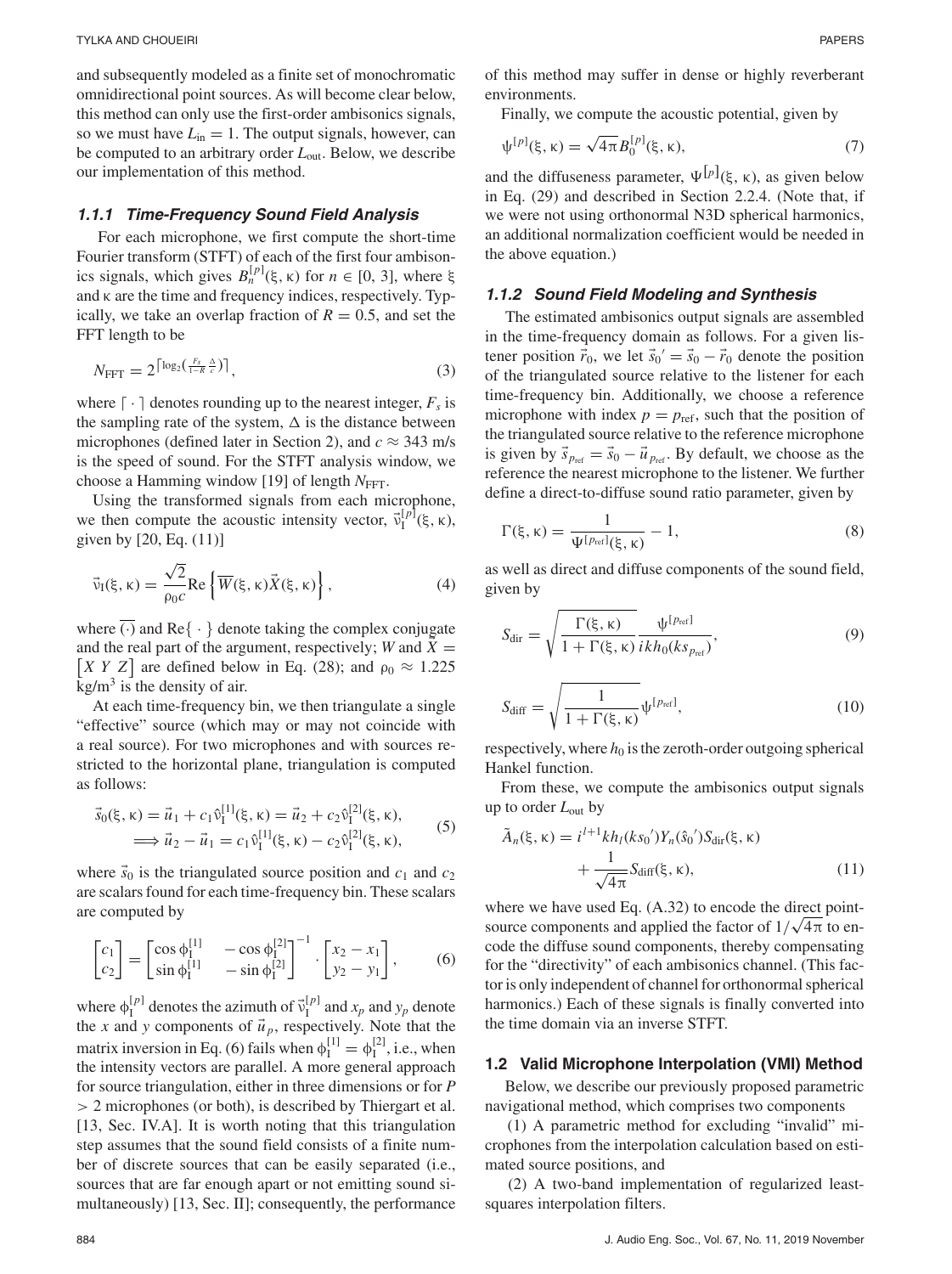The method (as originally implemented, without the twoband analysis) and its performance are discussed in more detail by Tylka and Choueiri [16].

#### *1.2.1 Source Position and Microphone Validity*

According to theory (see Appendix A), ambisonics signals provide a valid description of the captured sound field only in a spherical free-field region around the ambisonics microphone that extends up to the nearest source or obstacle. Consequently, in order to determine the set of microphones for which the listening position is valid, we first localize any near-field sources. Several methods for acoustically localizing sources using signals from two or more ambisonics microphones are discussed by Zheng [14, Ch. 3]; such methods often involve triangulation via acoustic intensity vectors, as described in Section 1.1.1.

Once the locations of any near-field sources are determined, we compute the distances from each microphone to its nearest source and to the listening position. Only those microphones that are nearer to the listening position than to any near-field source are included in the interpolation calculation (i.e., all microphones such that  $r_p = ||\vec{r}_0 - \vec{u}_p|| < ||\vec{s}_0 - \vec{u}_p|| = s_p$ . As described in the following section, a matrix of interpolation filters is then computed and applied to the signals from the remaining valid microphones.<sup>2</sup>

#### *1.2.2 Regularized Least-Squares Interpolation*

We first define vectors of ambisonics signals, given by

$$
\mathbf{a} = \begin{bmatrix} A_0 \\ A_1 \\ \vdots \\ A_{N_{\text{out}}-1} \end{bmatrix}, \quad \mathbf{b}_p = \begin{bmatrix} B_0^{[p]} \\ B_1^{[p]} \\ \vdots \\ B_{N_{\text{in}}-1}^{[p]} \end{bmatrix}.
$$
 (12)

We also define a matrix of interpolation weights, given by

$$
\mathbf{W} = \begin{bmatrix} \sqrt{w_1} \mathbf{I} & \mathbf{0} & \cdots & \mathbf{0} \\ \mathbf{0} & \sqrt{w_2} \mathbf{I} & \ddots & \vdots \\ \vdots & \ddots & \ddots & \mathbf{0} \\ \mathbf{0} & \cdots & \mathbf{0} & \sqrt{w_P} \mathbf{I} \end{bmatrix},
$$
(13)

where  $w_p$  is the interpolation weight for the  $p<sup>th</sup>$  microphone; **I** is the  $N_{\text{in}} \times N_{\text{in}}$  identity matrix; and 0 is an  $N_{\text{in}} \times N_{\text{in}}$  matrix of zeros. Here, we compute the weights  $w_p$  using a standard linear interpolation scheme.

We then pose interpolation as an inverse problem, in which we consider the ambisonics signals at the listening position and, using matrices of ambisonics translation coefficients, we write a system of equations simultaneously describing the ambisonics signals at all *P* valid (first- or higher-order) ambisonics microphones.<sup>3</sup> That is, for each frequency, we write

$$
\mathbf{W} \cdot \mathbf{M} \cdot \mathbf{a} = \mathbf{W} \cdot \mathbf{b},\tag{14}
$$

where, omitting frequency dependencies, we let

$$
\mathbf{M} = \begin{bmatrix} \mathbf{T}(-\vec{r}_1) \\ \mathbf{T}(-\vec{r}_2) \\ \vdots \\ \mathbf{T}(-\vec{r}_P) \end{bmatrix}, \quad \mathbf{b} = \begin{bmatrix} \mathbf{b}_1 \\ \mathbf{b}_2 \\ \vdots \\ \mathbf{b}_P \end{bmatrix}, \tag{15}
$$

where  $\vec{r}_p$  is the vector from the  $p^{\text{th}}$  microphone to the listening position, given by  $\vec{r}_p = \vec{r}_0 - \vec{u}_p$ , and **T** is a matrix of ambisonics translation coefficients, which we compute using the recurrence formulae given by Gumerov and Duraiswami [22, Sec. 3.2], Zotter [17, Ch. 3], and Tylka and Choueiri [23]. Essentially, this formulation allows us to compute the ambisonics signals at the desired listening position that "best explain" (in a least-squares sense) the measured signals, while weighting most heavily those signals from the microphone nearest to the listening position.

Next, we compute the singular value decomposition of  $\mathbf{M}_w = (\mathbf{W} \cdot \mathbf{M})$ , such that  $\mathbf{M}_w = \mathbf{U} \Sigma \mathbf{V}^*$ , where  $(\cdot)^*$  represents conjugate-transposition. This allows us to compute a regularized pseudoinverse of  $M_w$ , given by [24, Sec. 5.1]

$$
\mathbf{L} = \mathbf{V} \Theta \Sigma^{+} \mathbf{U}^{*},\tag{16}
$$

where  $(\cdot)^+$  represents pseudoinversion, and  $\Theta$  is a square, diagonal matrix whose elements are given by

$$
\Theta_{nn} = \frac{\sigma_n^2}{\sigma_n^2 + \beta}.
$$
\n(17)

Here,  $\sigma_n$  is the *n*<sup>th</sup> singular value of  $M_w$  and  $\beta$  is a frequency-dependent regularization parameter, for which we choose a high-shelf filter profile (cf. Tylka and Choueiri  $[16, Eq. (17)]$ .

Rearranging Eq. (14) yields an estimate of **a**, given by

$$
\tilde{\mathbf{a}} = \mathbf{L} \cdot \mathbf{W} \cdot \mathbf{b},\tag{18}
$$

which we apply below some critical wavenumber  $k_0$ . Ideally, as  $L_{\text{in}} \rightarrow \infty$ , we should find  $\tilde{\mathbf{a}} \rightarrow \mathbf{a}$  (the exact ambisonics signals of the sound field at  $\vec{r}_0$ ). Above  $k_0$ , we compute a weighted average,<sup>4</sup> given by

$$
\tilde{\mathbf{a}} = [w_1 \mathbf{I} \ w_2 \mathbf{I} \ \cdots \ w_P \mathbf{I}] \cdot \mathbf{b},\tag{19}
$$

where now **I** is the  $N_{\text{out}} \times N_{\text{in}}$  identity matrix.

Finally, the combined interpolated signals are given by

$$
\tilde{\mathbf{a}} = \begin{cases}\n\mathbf{L} \cdot \mathbf{W} \cdot \mathbf{b} & \text{for } k < k_0, \\
\left[w_1 \mathbf{I} \ w_2 \mathbf{I} \ \cdots \ w_P \mathbf{I}\right] \cdot \mathbf{b}, & \text{for } k \ge k_0,\n\end{cases}
$$
\n(20)

 $2 \text{ In practice, as the listener traverses the navigable region, the}$ number of valid microphones may change. Consequently, one should crossfade between the filters for successive audio frames to prevent any audible discontinuities.

<sup>3</sup> Samarasinghe et al. perform a similar derivation for a twodimensional sound field [22, Sec. III.A].

<sup>4</sup> Future refinements to this method might instead employ one of the state-of-the-art linear interpolation methods [10, 9] (provided that we have  $P > 1$  valid microphones), which have been shown to outperform the basic weighted-average interpolation approach adopted here.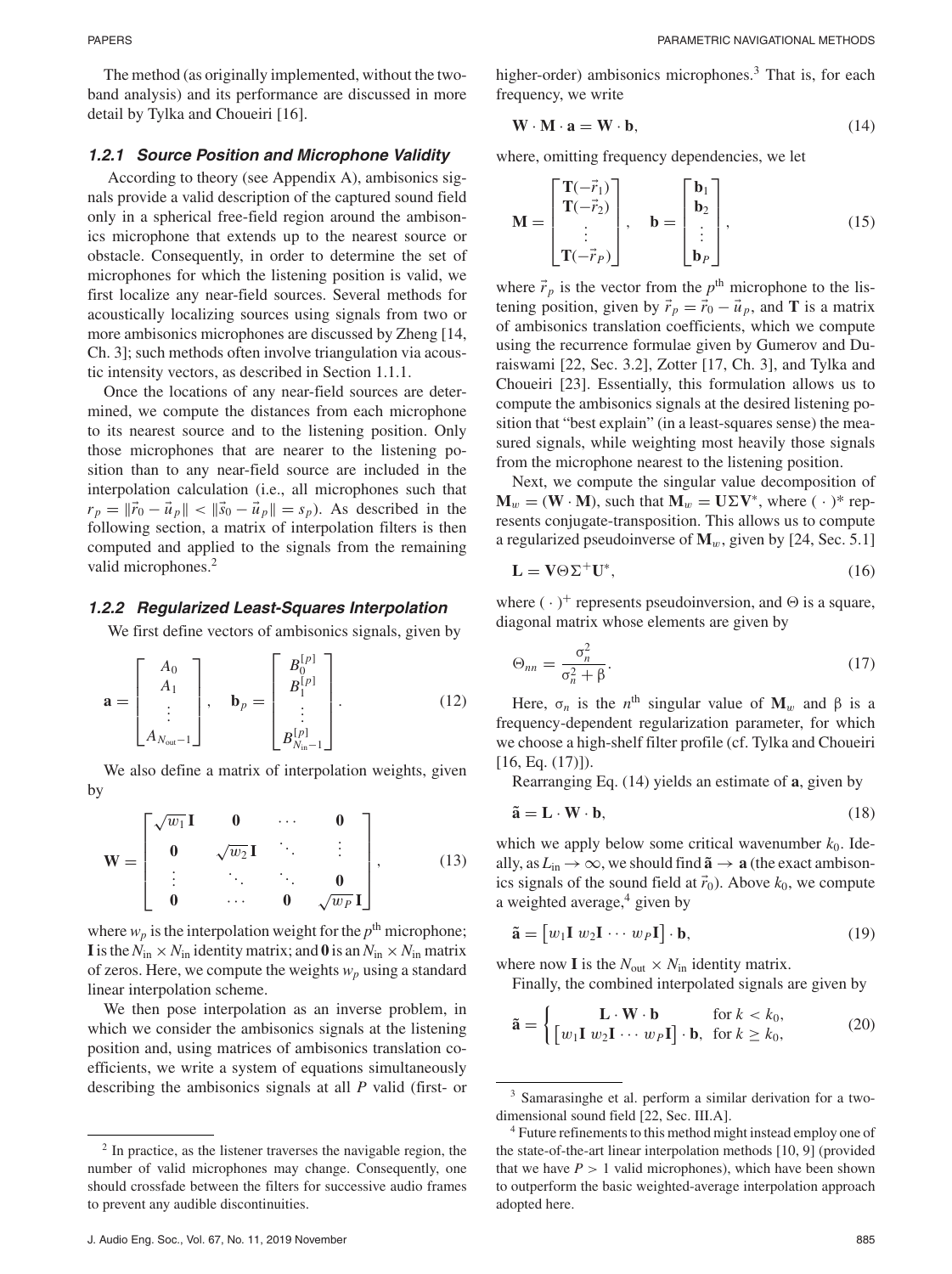

Fig. 1. Diagram of a two-microphone array (empty circles) with a single source (filled circle). The shaded gray disk indicates the interior region, where  $r < \Delta/2$ . The jagged line segment indicates the navigable region, where  $y \in [-\Delta/2, \Delta/2]$  and  $x = z = 0$ .

where we have chosen

$$
k_0 = \begin{cases} 1/r_1, & \text{for } P = 1, \\ \Delta/(r_1 r_2), & \text{for } P = 2, \\ 1/\max_{p \in [1, P]} r_p, & \text{otherwise,} \end{cases}
$$
(21)

which we found empirically to perform well in terms of spectral errors.

It is worth noting that, for large distances, this critical wavenumber may correspond to very low frequencies, such that the above computation in Eq. (20) simplifies to just a weighted-average interpolation. For example, consider a pair of microphones separated by a distance of  $\Delta = 2$ m and a desired listener position at the midpoint, such that  $r_1 = r_2 = 1$  m. In this configuration, if only one microphone is valid (i.e.,  $P = 1$ ), the frequency corresponding to  $k_0$ is given by  $c/(2\pi r_1) \approx 54.6$  Hz; if both microphones are valid (i.e.,  $P = 2$ ), this frequency is given by  $c\Delta/(2\pi r_1 r_2)$  $≈ 109.2$  Hz.

#### **2 SIMULATIONS AND METRICS**

Consider a linear microphone array geometry, illustrated in Fig. 1, in which a pair of microphones  $(P = 2)$ are separated by a distance  $\Delta$ , equidistant from the origin and placed along the lateral *y*-axis, such that their positions are given by  $\vec{u}_1 = (0, \Delta/2, 0)$  and  $\vec{u}_2 = (0, -\Delta/2, 0)$ . We define the *navigable region* as the segment of the *y*axis connecting the two microphone positions, i.e., all listener positions  $\vec{r}_0 = (0, y_0, 0)$  where  $y_0 \in [-\Delta/2, \Delta/2]$ . We further define a nondimensional geometrical parameter  $\gamma = r/(\Delta/2)$ , and refer to the region with  $\gamma > 1$  as the *exterior region* and that with  $\gamma$  < 1 as the *interior region* (see Fig. 1).

A single point source is placed on the horizontal plane at  $\vec{s}_0 = (s_0 \cos \varphi_0, s_0 \sin \varphi_0, 0)$ . From the position of the  $p^{\text{th}}$ microphone, the apparent source position is given by  $\vec{s}_p$  =  $\vec{s}_0 - \vec{u}_p = (s_p \cos \varphi_p, s_p \sin \varphi_p, 0)$ , such that the apparent source azimuth is  $\varphi_p$  and the relative source distance from the microphone is *sp*.

#### **2.1 Simulation Parameters**

We simulate recording of the sound field depicted in Fig. 1 for a range of microphone spacings,  $\Delta \in [0.1, 10]$  m, and all source distances  $s_0 = \gamma \Delta/2$  for  $\gamma \in [0.1, 10]$ . In each simulation, we vary the source azimuth from  $\varphi_0 = 0^\circ$  to  $90^\circ$ in increments of 5◦ and generate, using Eq. (A.32), an artificial ambisonics impulse response at the microphone. We then compute, using each method, the ambisonics impulse responses at listener positions from  $y_0 = -\Delta/2$  to  $+\Delta/2$ , taken in 20 equal increments. Note that for the TFA method only, we intentionally omit source azimuths of 90◦ since, for  $\varphi_0 = \pm 90^\circ$ , the source becomes collinear with the microphones and consequently the triangulation calculation (see Eq. (6)) can no longer produce a unique solution.

In all simulations, we choose  $L_{\text{in}} = L_{\text{out}} = 1.5$  Although the VMI method has been derived for an arbitrary *L*in (whereas the TFA method has only been derived for firstorder ambisonics input signals; see Section 1.1), it can be verified that the performance of that method does not vary significantly with input order due to our order-independent choice of critical wavenumber (see Eq. (21)). The sampling rate is 48 kHz and all impulse responses are calculated with 16,384 samples ( $\approx$ 341 ms). Additionally, we filter all point-source ambisonics impulse responses with orderdependent near-field compensation high-pass filters, given for the *l*<sup>th</sup>-order ambisonics signals by

$$
H_l(f) = 1 - \frac{1}{\sqrt{1 + \left(\frac{f}{f_l}\right)^l}},\tag{22}
$$

where  $f_l$  is the corner frequency of the  $l^{\text{th}}$  filter, which we choose to be  $f_l = (200 \times l)$  Hz.

#### **2.2 Metrics**

We quantify the errors incurred through navigation by each method using the following metrics:

- 1. The level error,  $e_{\lambda}$ , of the mean audible energy (MAE), as given in Section 2.2.1,
- 2. The range,  $\rho_n$ , of the auditory band spectral error (ABSE), as given in Section 2.2.2,
- 3. The localization error, *e*ν, for the precedence-effect localization vector, as given in Section 2.2.3, and
- 4. The error,  $e_{\Psi}$ , in the diffuseness parameter, as given in Section 2.2.4.

For each simulation presented here, we average these error metrics over the entire navigable region (as defined above) and all source azimuths, for specified combinations of source distance  $s_0$  and microphone spacing  $\Delta$ .

<sup>5</sup> Note that, for the metrics listed in Section 2.2, only the localization model (described in Section 2.2.3) depends on *L*out; all of the other metrics, by construction, use only the zeroth and first order signals.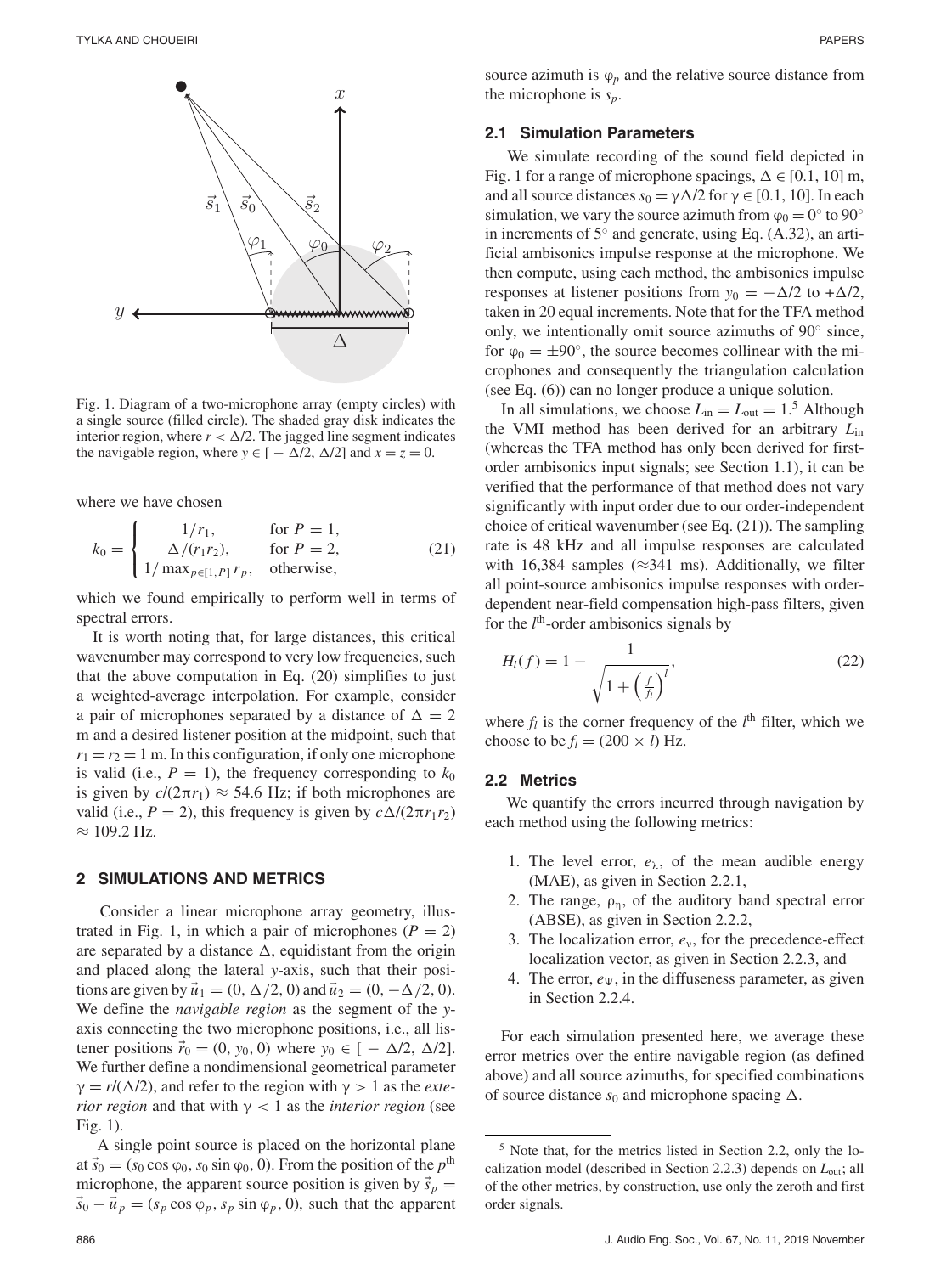## *2.2.1 Mean Audible Energy (λ)*

We define the *mean audible energy* (MAE), λ, of an ambisonics signal as the average energy of the zeroth-order term across a set of critical bands, i.e.,

$$
\lambda = 10 \log_{10} \left( \frac{1}{N_b} \sum_{c=1}^{N_b} \frac{\int |H_{\Gamma}(f; f_c)| |A_0(f)|^2 df}{\int |H_{\Gamma}(f; f_c)| df} \right), \quad (23)
$$

where  $H_{\Gamma}(f; f_c)$  is the transfer function of a gammatone  $f\text{filter}^6$  (which approximates critical bands), with center frequency  $f_c$  for  $c \in [1, N_b]$ , and integration is taken over all frequencies  $f$ . Here, we choose  $f_c$  to be a set of ERB-spaced (equivalent rectangular bandwidth) center frequencies [26] spanning the range  $f_c \in [50 \text{ Hz}, 21 \text{ kHz}]$ . We further define the level error, given in dB by

$$
e_{\lambda} = \tilde{\lambda} - \lambda, \tag{24}
$$

where  $\lambda$  is the MAE for a reference signal and  $\tilde{\lambda}$  is that for a translated signal.

## *2.2.2 Auditory Band Spectral Error (η)*

The *auditory band spectral error* (ABSE), adapted from Schärer and Lindau  $[27, Eq. (9)]$ , is given by

$$
\eta(f_c) = 10 \log_{10} \left( \frac{\int |H_{\Gamma}(f; f_c)| |\tilde{A}_0(f)|^2 df}{\int |H_{\Gamma}(f; f_c)| |A_0(f)|^2 df} \right), \qquad (25)
$$

where  $A_0$  and  $\tilde{A}_0$  are the zeroth-order terms of the reference and translated ambisonics transfer functions, respectively; each integration is taken over all frequencies*f*; and we again choose ERB-spaced  $f_c \in [50 \text{ Hz}, 21 \text{ kHz}]$ . We further define the *spectral error*, given by

$$
\rho_{\eta} = \max_{c} \eta(f_c) - \min_{c} \eta(f_c), \qquad (26)
$$

which we found through a previous subjective validation study to be a strong predictor of perceptible colorations induced through navigation [28].

# *2.2.3 Precedence-Effect Localization Vector (ν***-***)*

Localization is predicted using a recently developed and subjectively validated precedence-effect-based localization model, the details of which are provided in an earlier publication [28, Sec. 2.A.i]. Briefly, this model entails decomposing the ambisonics impulse response into a finite set of plane-wave impulse responses, which are further divided into wavelets with distinct arrival times. The signal amplitudes, plane-wave directions, and times-of-arrival for all wavelets are fed into the precedence-effect-based energy vector model of Stitt et al. [29] to produce a single predicted source localization vector,  $\vec{v}$ . The corresponding localization error is then computed by

$$
e_{v} = \cos^{-1}(\hat{v} \cdot \hat{s}_{0}'), \qquad (27)
$$

where  $\hat{s}_0$ <sup>'</sup> is the direction of the source relative to the listener, found by normalizing the vector  $\vec{s}_0' = \vec{s}_0 - \vec{r}_0$ .

## *2.2.4 Diffuseness Parameter ()*

According to Merimaa and Pulkki [20], the acoustic intensity vector and a diffuseness parameter can be computed using the four standard "B-format" signals, which are related to the first four ACN/N3D ambisonics signals by

$$
W = \frac{A_0}{\sqrt{2}}, \quad Y = \frac{A_1}{\sqrt{3}}, \quad Z = \frac{A_2}{\sqrt{3}}, \quad X = \frac{A_3}{\sqrt{3}}.
$$
 (28)

The diffuseness parameter is a nondimensional measure of the fraction of the total acoustic energy that is not directional. To compute it, we first construct a frequencydependent Cartesian row vector,  $\dot{X} = \begin{bmatrix} X & Y & Z \end{bmatrix}$ . The diffuseness parameter  $\Psi$  is then given by [20, Eq. (12)]

$$
\Psi(f) = 1 - \sqrt{2} \frac{\left\| \text{Re} \left\{ \overline{W}(f) \vec{X}(f) \right\} \right\|}{|W(f)|^2 + \left\| \vec{X}(f) \right\|^2 / 2},
$$
\n(29)

where  $\overline{(\cdot)}$  denotes taking the complex conjugate of the argument and, for a complex-valued vector,  $\|\cdot\|$  denotes the norm given by  $\|\vec{x}\| = \sqrt{\langle \vec{x}, \vec{x} \rangle} \equiv \sqrt{\vec{x} \cdot \vec{x}^{\text{H}}}$ , where (· )<sup>H</sup> denotes the conjugate (Hermitian) transpose of the argument. Thus,  $\Psi$  is a real-valued scalar which takes on values between  $\Psi \in [0, 1]$ , where  $\Psi = 0$  corresponds to a purely directional incident sound field and  $\Psi = 1$  corresponds to a purely diffuse incident sound field.

We then compute the logarithmically weighted mean of the difference between the diffuseness spectra for the translated and reference signals, given by

$$
e_{\Psi} = \frac{\int_{f_{L}}^{f_{U}} \frac{1}{f} (\tilde{\Psi}(f) - \Psi(f)) df}{\log(f_{U}) - \log(f_{L})},
$$
\n(30)

where  $f_L = 50$  Hz and  $f_U = 21$  kHz.

#### **3 CHARACTERIZATION AND DISCUSSION**

In Fig. 2(a), we plot the level errors incurred by the TFA method as a function of array spacing  $\Delta$  and normalized source distance  $\gamma$ . Note that we exclude from these plots the region in which  $s_0 + \Delta/2 < 0.1$  m (i.e., the bottom left corner of each panel in Figs. 2 and 3), as this corresponds to geometries for which the source is "inside the head" (for an approximate head radius of 10 cm) at all positions within the navigable region. From Fig. 2(a), we see that the TFA method is able to achieve approximately zero error almost everywhere, with the exception of far interior sources  $(\gamma < 1)$ . This yields an improvement over the VMI method, shown in Fig. 2(b), which is only able to accurately reconstruct the sound level for exterior sources ( $\gamma > 1$ ) and is otherwise several dB too quiet for interior sources.

That the reconstructed level is too low may be particularly detrimental to a listener's perception of source proximity, since one of the primary distance cues humans expect is an increase in level [30, Sec. 3.1.1]. Consequently, the impact of these errors on a listener's perception of distance should be investigated, although it is outside the scope of this work to do so.

<sup>6</sup> Here, we used the gammatone filters implemented in the large time-frequency analysis toolbox (LTFAT) for MATLAB [26].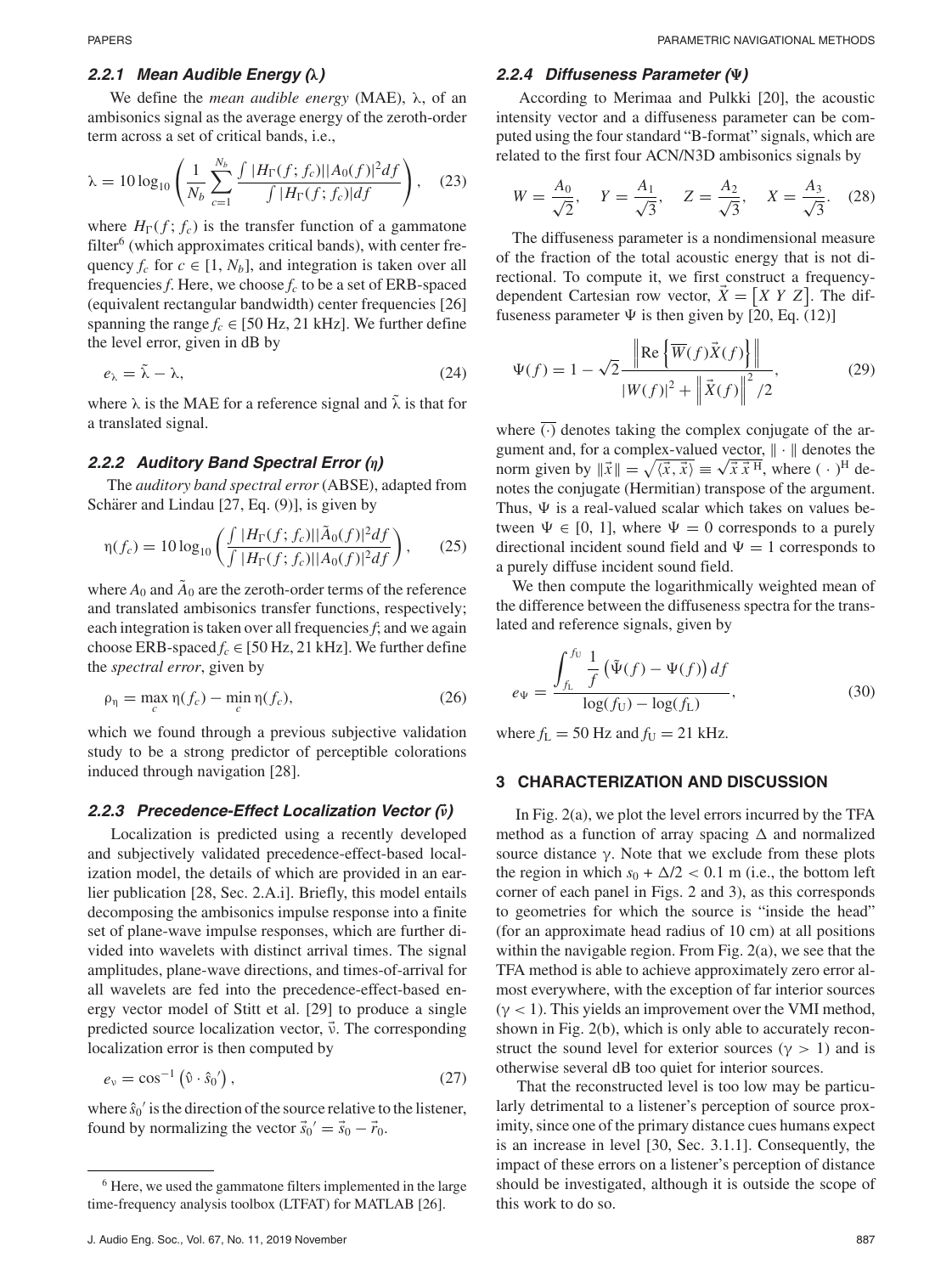

(c) Spectral errors – TFA method

(d) Spectral errors – VMI method



For spectral coloration, we see in Figs. 2(c) and 2(d) that the TFA method yields larger errors than the VMI method for all microphone spacings larger than approximately 0.5 m. In particular, the VMI method yields significantly smaller errors for interior sources with large microphone spacings ( $\gamma$  < 1 and  $\Delta$  > 0.5 m). Only for exterior sources with microphone spacings smaller than approximately 0.25 m does the TFA method achieve smaller spectral errors than the VMI method. Future investigations should attempt to determine the source of, and correct for, the spectral coloration induced by the TFA method at large microphone spacings.

Localization errors for the TFA method are shown in Fig. 3(a). Contrary to that method's coloration performance (see Fig. 2(c)), which is most accurate at small microphone spacings (e.g.,  $\Delta$  < 0.5 m), the localiza-

tion errors incurred by this method are largest at those small microphone spacings. In particular, for exterior sources with microphone spacings smaller than approximately 0.3 m, the VMI method yields a significant improvement  $(\sim 15°)$  over the TFA method. Additionally, for far exterior sources ( $\gamma > 3$ ) and at all microphone spacings, the VMI method yields a marked improvement (∼5◦) over the TFA method. For microphone spacings larger than approximately 0.5 m, the errors incurred by the VMI method are relatively constant with spacing, whereas those incurred by the TFA method improve with increasing spacing and even become very small  $(\epsilon_{v}$  < 5°) at large  $\Delta$  and  $\gamma$  < 1. Accordingly, the TFA method yields a significant improvement over the VMI method for interior sources with microphone spacings larger than approximately 1 m.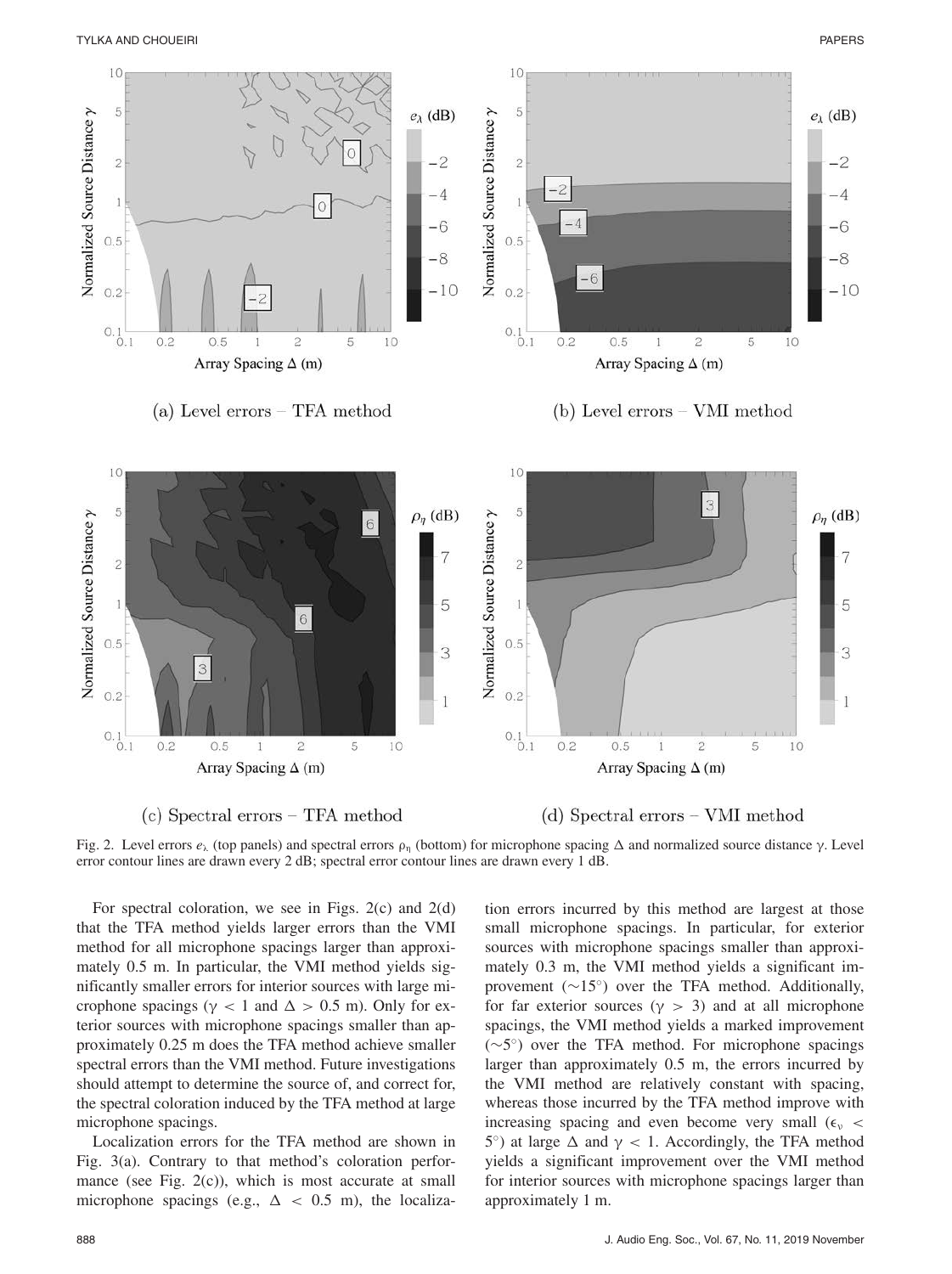

(c) Diffuseness  $\text{errors}-\text{TFA}\ \text{method}$ 

(d) Diffuseness  $\text{errors} - \text{VMI method}$ 

Fig. 3. Predicted localization errors  $e_v$  (panels (a) and (b)) and diffuseness errors  $e_v$  (panels (c) and (d)) for microphone spacing  $\Delta$ and normalized source distance γ. Localization error contour lines are drawn every 5◦; diffuseness error contour lines are drawn in increments of 0.1.

Under such conditions, although the absolute localization performance of the VMI method ( $\epsilon$ <sub>v</sub> ~ 15<sup>°</sup>) may be tolerable for some applications, it is unclear to what extent the method can reproduce *dynamic* localization cues as the listener moves. At large translation distances, the interpolation calculation effectively reduces to a "switching" between different microphones (since  $k_0$  will be very low; see Eq. (21)) to the one that is valid for a given listener position, typically with a small region of overlap wherein multiple microphones can be used. Thus, to prevent abrupt changes in perspective, the audio streams may require some form of crossfading between frames. Alternatively, more sophisticated extrapolation methods [6, 15, 8] could potentially be employed for cases with only  $P = 1$  valid microphone.

This is a topic for exploration and development in future practical implementations.

From the plots of diffuseness errors shown in Figs. 3(c) and 3(d), we immediately see that the VMI method achieves more accurate performance than the TFA method over all conditions. The TFA method consistently yields a diffuseness parameter which is too small, whereas the VMI method achieves nearly exact diffuseness (except at very small γ and  $\Delta$ ). This apparent deficiency in diffuseness of the TFA method suggests that the diffuse sound term in the sound field re-synthesis equation, Eq. (11), is underestimated by the method. Consequently, it may be relatively straightforward to modify the TFA method to correct for this behavior. This too is a topic for further development.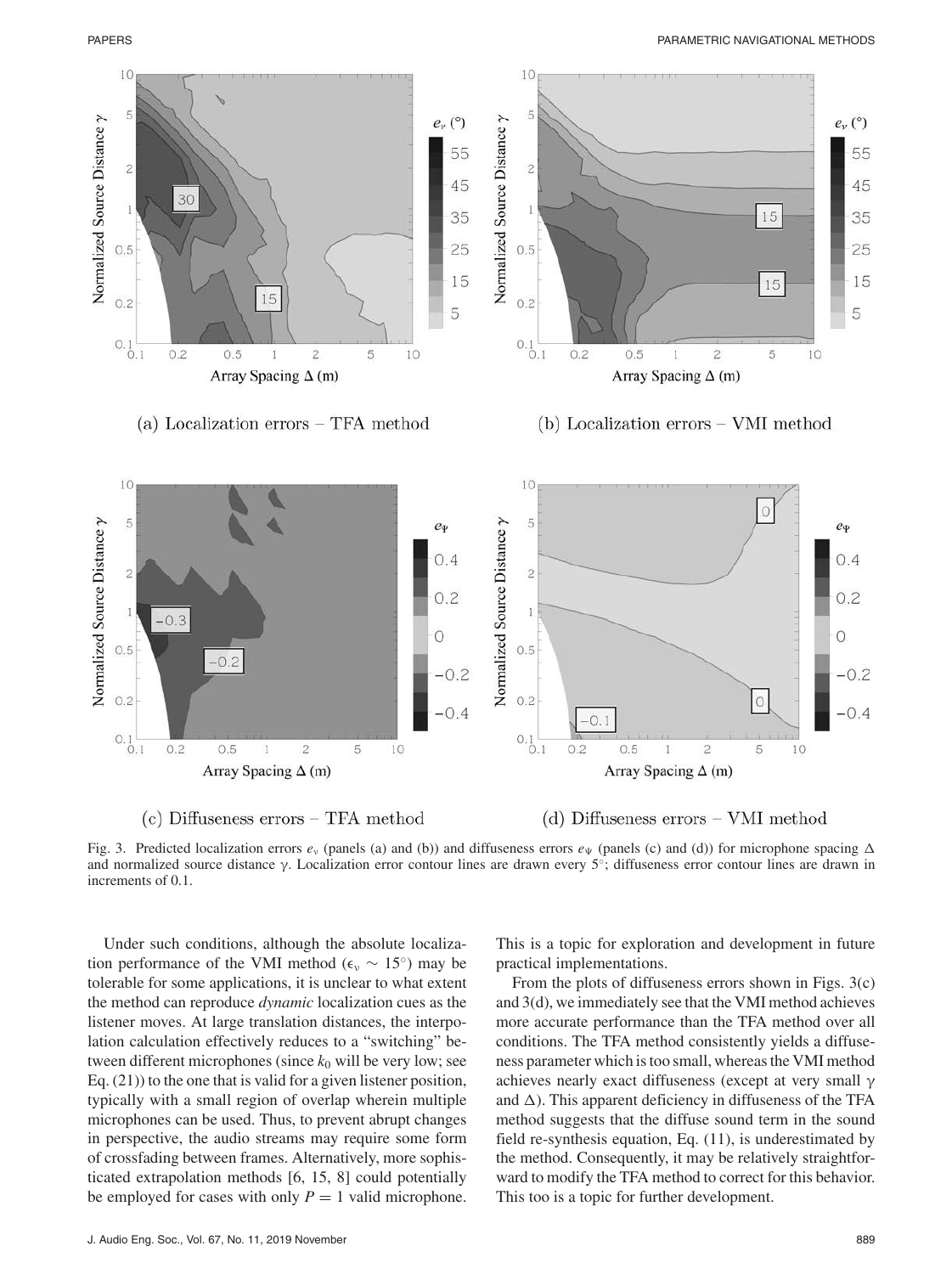## **4 CONCLUSIONS**

In this work we conducted numerical simulations in order to characterize and compare the performance of the time-frequency analysis (TFA) interpolation method of Thiergart et al. [13] to our recently proposed parametric valid microphone interpolation (VMI) method [16]. Following the simulation framework laid out in Section 2, we simulated simple incident sound fields consisting of a two-microphone array and a single point-source and varied source distance and azimuth, microphone spacing, and listener position. We conducted a comprehensive analysis of the methods by computing, over a wide range of conditions, the metrics enumerated in Section 2.2 for sound level, spectral coloration, source localization, and diffuseness. These analyses yielded the following findings:

- The TFA method yields virtually exact sound levels for all conditions and is particularly superior to the VMI method for interior sources;
- The TFA method yields significantly larger spectral errors than the VMI method for microphone spacings larger than approximately 0.5 m;
- The TFA method yields significantly smaller localization errors than the VMI method for interior sources with microphone spacings larger than approximately 1 m; and
- The TFA method does not sufficiently reproduce the diffuseness of a sound field, whereas the VMI method yields nearly exact diffuseness for almost all conditions.

# **4.1 Practical Implications**

Taken together, these findings suggest that the TFA and VMI methods may each be more suitable in different practical domains. For the present discussion, we define the following practically relevant "axes":

(1) The *sparsity* of the microphone array (i.e., the size of the desired navigable region relative to the number of available microphones),

(2) The *intimacy* of the sound sources (i.e., the proximity of the sources to the navigable region), and

(3) The *complexity* of the sound field (i.e., the total number of sources and/or the reverberance of the recording environment).

While the first two of these axes can be easily related to microphone spacing and normalized source distance, respectively, the third axis has not been directly explored here. However, based on the construction of the TFA method, we speculate that this method may have difficulties accommodating multiple sources since, at each timefrequency bin, only a single point-source is created (see Section 1.1). Consequently, the capability of this method to accurately reproduce multiple sources warrants further study.

Nevertheless, below, we identify several general principles with which to choose between the two methods in various applications spanning these axes:

- (1a) With a sparse microphone array (e.g., when covering a large room with only a few microphones), the TFA method will generally yield superior localization accuracy, whereas the VMI method will incur less spectral coloration.
- (1b) With a dense microphone array, the methods perform comparably to each other (i.e., neither method is particularly superior) in terms of localization accuracy and spectral coloration.
- (2a) When recording primarily intimate sources (e.g., an immersive recording of a small group of musicians), the TFA method will yield superior localization accuracy and will likely better convey source distance information (due to its accurate reproduction of sound level), whereas the VMI method will again incur less spectral coloration.
- (2b) When recording primarily distant sources (e.g., when covering the audience section only of a concert hall), the VMI method will yield smaller spectral and localization errors.
- (3a) For an acoustically complex sound field (e.g., in a room with highly reflective surfaces and/or many scattering bodies), the VMI method is likely more suitable as it more accurately reproduces diffuseness and, potentially, the TFA method will fail to adequately reproduce many sources.
- (3b) For an acoustically simple sound field (e.g., an outdoor recording of a park with sparsely distributed sources), the TFA method will likely yield superior localization accuracy, and its deficiency in diffuseness will be less problematic.

While these principles specify the superior method for any given practical domain, another way of summarizing the present results is to determine the domains, in terms of these practical axes, over which each method yields *accurate and superior* performance. As we did not explore the complexity axis explicitly, here we omit that axis and focus only on the sparsity of the microphone array and the intimacy of the sources. Additionally, since the level and diffuseness results are relatively straightforward (see the top panels of Fig. 2 and the bottom panels of Fig. 3, respectively), we omit those metrics as well.

Using the spectral errors plotted in the bottom panels of Fig. 2 and the localization errors plotted in the top panels of Fig. 3, we first identify, for each method, regions of low coloration ( $\rho_n < 3$  dB) and regions of accurate localization  $(e<sub>v</sub> < 10<sup>°</sup>)$ . We then determine the regions in which each method performs a) more accurately than that error limit and b) more accurately than, or at least comparably to, the other method. These regions are sketched in Fig. 4.

From these plots, we see that, in applications with distant sources and with a sparse microphone array, the VMI method yields accurate and superior performance in both coloration and localization. Furthermore, for most applications with a sparse microphone array or with intimate sources, the VMI method yields accurate and often superior spectral coloration performance, and for most applications with distant sources, the VMI method yields accurate and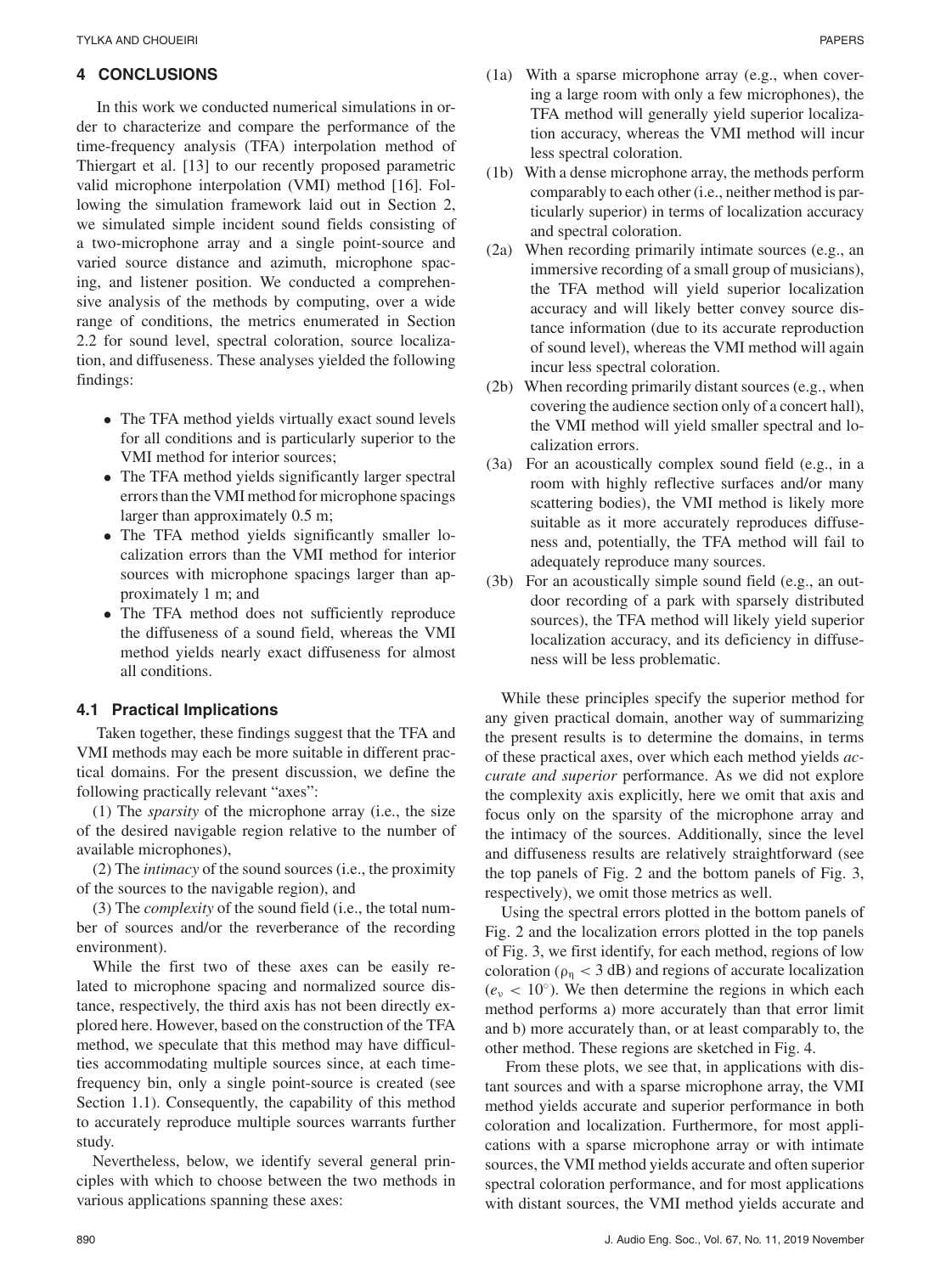

Fig. 4. Region plots illustrating accurate and superior methods in terms of spectral coloration (panel (a)) and localization accuracy (panel (b)) across practical applications with varying microphone array sparsity (horizontal axis) and sound source intimacy (vertical). The gray filled regions correspond to the valid microphone interpolation (VMI) method and the hatched regions correspond to the time-frequency analysis (TFA) method. Regions that are both filled and hatched indicate that the methods perform comparably; empty regions indicate that neither method satisfies the specified error limit.

superior localization performance. The TFA method, however, yields accurate spectral coloration performance only for applications with a dense microphone array and with intimate sources, and accurate and superior localization performance only for applications with a sparse microphone array and with intimate sources. Consequently, in such applications (with both a sparse microphone array and with intimate sources), the TFA method yields improved localization but degraded coloration performance compared to the VMI method.

Although the results shown here are for first-order ambisonics input signals only, future modifications to the VMI method might yield improved performance through including higher-order terms (e.g., by choosing a different critical wavenumber, cf. Eq. (21)). At present, however, it is practically advantageous to employ first-order ambisonics microphones (which tend to be significantly less expensive than higher-order ones and require fewer recording channels, preamplifiers, etc.). Also, as mentioned in Section 2.1, the TFA method fails to triangulate sources with azimuths of  $|\varphi_0| = 90^\circ$ . While, in practice, a source azimuth of exactly  $\pm 90^\circ$  is virtually impossible (e.g., due to positioning errors, noise, etc.), this does suggest that the triangulation calculation (see Eq. (6)) may be very sensitive to small changes in azimuth near these extremes. This issue might be easily avoided, however, by using  $P > 2$  microphones arranged in a triangular or rectangular configuration, for example.

While the evaluation presented here has been purely numerical, we hope that the practical recommendations enumerated above will facilitate real-world implementations of these navigational methods. Ideally, the conclusions drawn from these analyses will be borne out by future experimen-

J. Audio Eng. Soc., Vol. 67, No. 11, 2019 November 891

tal investigations. In particular, subjective listening assessments of these and other methods would be useful to both perceptually validate the present findings and identify other areas for improvement in these methods.

## **5 ACKNOWLEDGMENTS**

This work was sponsored by the Sony Corporation of America. The authors wish to thank R. Sridhar for fruitful discussions throughout the work and P. Stitt for providing the MATLAB code for the precedence-effect-based energy vector model [31].

#### **REFERENCES**

[1] M. A. Poletti, "Three-Dimensional Surround Sound Systems Based on Spherical Harmonics," *J. Audio Eng. Soc.*, vol. 53, no. 11, pp. 1004–1025 (2005 Nov.).

[2] N. Hahn and S. Spors, "Physical Properties of Modal Beamforming in the Context of Data-Based Sound Reproduction," presented at the *139th Convention of the Audio Engineering Society* (2015 Oct.), convention paper 9468.

[3] F. Winter, F. Schultz, and S. Spors, "Localization Properties of Data-Based Binaural Synthesis including Translatory Head-Movements," presented at the *Forum Acusticum* (2014 Sep.).

[4] J. G. Tylka and E. Y. Choueiri, "Comparison of Techniques for Binaural Navigation of Higher-Order Ambisonic Soundfields," presented at the *139th Convention of the Audio Engineering Society* (2015 Oct.), convention paper 9421.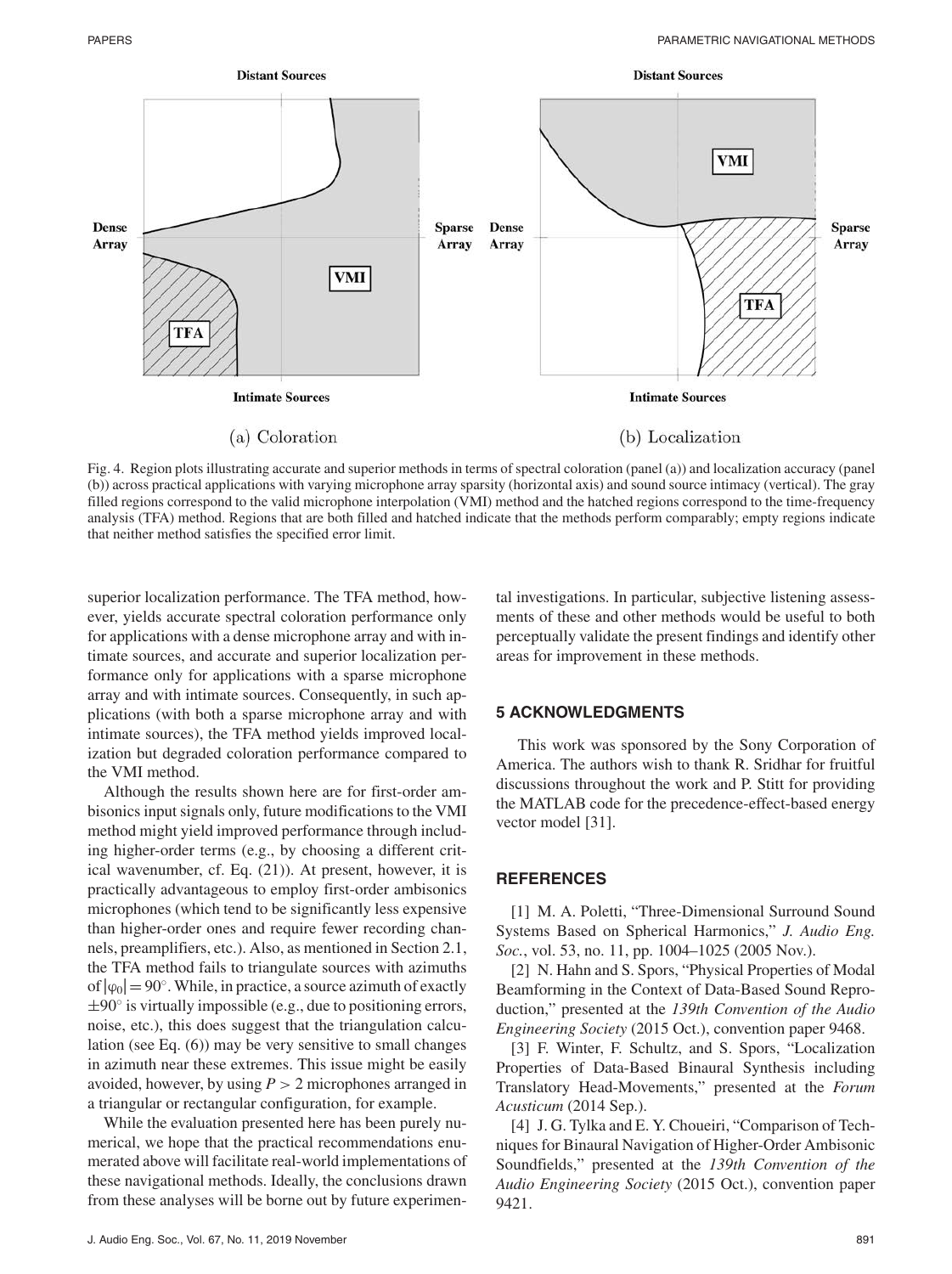[5] E. G. Williams, *Fourier Acoustics: Sound Radiation and Nearfield Acoustical Holography* (Academic Press, 1999).

[6] T. Pihlajamaki and V. Pulkki, "Synthesis of Complex Sound Scenes with Transformation of Recorded Spatial Sound in Virtual Reality," *J. Audio Eng. Soc.*, vol. 63, no. 7/8, pp. 542–551, (2015 Aug.).

[7] K. Wakayama, J. Trevino, H. Takada, S. Sakamoto, and Y. Suzuki, "Extended Sound Field Recording Using Position Information of Directional Sound Sources," presented at the *2017 IEEE Workshop on Applications of Signal Processing to Audio and Acoustics (WAS-PAA)*, pp. 185–189 (2017 Oct.), https://doi.org/10.1109/ WASPAA.2017.8170020.

[8] A. Allen, "Ambisonics sound field navigation using directional decomposition and path distance estimation" (2019 Jan.), US Patent 10,182,303, https://patents.google.com/patent/US10182303B1/.

[9] E. Patricio, A. Rumiński, A. Kuklasiński, Ł. Januszkiewicz, and T. Zernicki, "Toward Six Degrees of ˙ Freedom Audio Recording and Playback Using Multiple Ambisonics Sound Fields," presented at the *146th Convention of the Audio Engineering Society* (2019 Mar.), convention paper 10141.

[10] P. Grosche, F. Zotter, C. Schörkhuber, M. Frank, and R. Höldrich, "Method and apparatus for acoustic scene playback" (2018 May), WIPO (PCT) Patent App. WO/2018/077379.

[11] D. Rudrich, F. Zotter, and M. Frank, "Evaluation of Interactive Localization in Virtual Acoustic Scenes," *43. Jahrestagung fur Akustik (DAGA 2017) ¨* , pp. 279–282 (2017 Mar.).

[12] T. Deppisch and A. Sontacchi, "Browser Application for Virtual Audio Walkthrough," *Forum Media Technology*, pp. 145–150 (2017).

[13] O. Thiergart, G. Del Galdo, M. Taseska, and E. A. P. Habets, "Geometry-Based Spatial Sound Acquisition Using Distributed Microphone Arrays," *IEEE Transactions on Audio, Speech, and Language Processing*, vol. 21, no. 12, pp. 2583–2594 (2013 Dec.), https://doi.org/10.1109/TASL.2013.2280210.

[14] X. Zheng, *Soundfield Navigation: Separation, Compression and Transmission*, Ph.D. thesis, University of Wollongong (2013).

[15] A. Plinge, S. J. Schlecht, O. Thiergart, T. Robotham, O. Rummukainen, and E. A. P. Habets, "Six-Degrees-of-Freedom Binaural Audio Reproduction of First-Order Ambisonics with Distance Information," presented at the *2018 AES International Conference on Audio for Virtual and Augmented Reality* (2018 Aug.), conference paper P6-2.

[16] J. G. Tylka and E. Y. Choueiri, "Soundfield Navigation Using an Array of Higher-Order Ambisonics Microphones," presented at the *2016 AES International Conference on Audio for Virtual and Augmented Reality* (2016 Sep.), conference paper 4-2.

[17] F. Zotter, *Analysis and Synthesis of Sound-Radiation with Spherical Arrays*, Ph.D. thesis, University of Music and Performing Arts Graz (2009).

[18] C. Nachbar, F. Zotter, E. Deleflie, and A. Sontacchi, "ambiX - A Suggested Ambisonics Format," *Proceedings of the 3rd Ambisonics Symposium* (2011 June).

[19] The MathWorks, Inc., "Hamming window," https://www.mathworks.com/help/signal/ref/hamming.html (2019), [Online; accessed 16-February-2019].

[20] J. Merimaa and V. Pulkki, "Spatial Impulse Response Rendering I: Analysis and Synthesis," *J. Audio Eng. Soc.*, vol. 53, pp. 1115–1127 (2005 Dec.).

[21] P. Samarasinghe, T. Abhayapala, and M. Poletti, "Wavefield Analysis Over Large Areas Using Distributed Higher Order Microphones," *IEEE/ACM Transactions on Audio, Speech, and Language Processing*, vol. 22, pp. 647–658 (2014 Mar.), ISSN 2329-9290, https://doi.org/10.1109/TASLP.2014.2300341.

[22] N. A. Gumerov and R. Duraiswami, *Fast Multipole Methods for the Helmholtz Equation in Three Dimensions* (Elsevier Science, 2005).

[23] J. G. Tylka and E. Y. Choueiri, "Algorithms for Computing Ambisonics Translation Filters," Technical report, 3D Audio and Applied Acoustics Laboratory, Princeton University (2019 Feb.).

[24] P. C. Hansen, *Rank-Deficient and Discrete Ill-Posed Problems: Numerical Aspects of Linear Inversion* (Society for Industrial and Applied Mathematics, 1998).

[25] Z. Průša, P. L. Søndergaard, N. Holighaus, C. Wiesmeyr, and P. Balazs, "The Large Time-Frequency Analysis Toolbox," http://ltfat.github.io (2012) (Online; accessed 16 February, 2019).

[26] B. R. Glasberg and B. C. J. Moore, "Derivation of Auditory Filter Shapes from Notched-Noise Data," *Hearing Research*, vol. 47, no. 1–2, pp. 103–138 (1990 Aug.).

[27] Z. Schärer and A. Lindau, "Evaluation of Equalization Methods for Binaural Signals," presented at the *126th Convention of the Audio Engineering Society* (2009 May), convention paper 7721.

[28] J. G. Tylka and E. Y. Choueiri, "Models for Evaluating Navigational Techniques for Higher-Order Ambisonics," *Proc. Mtgs. Acoust.*, vol. 30, no. 1, p. 050009 (2017 Oct.), https://doi.org/10.1121/2.0000625.

[29] P. Stitt, S. Bertet, and M. van Walstijn, "Extended Energy Vector Prediction of Ambisonically Reproduced Image Direction at Off-Center Listening Positions," *J. Audio Eng. Soc.*, vol. 64, no. 5, pp. 299–310 (2016 May).

[30] P. Zahorik, D. S. Brungart, and A. W. Bronkhorst, "Auditory Distance Perception in Humans: A Summary of Past and Present Research," *Acta Acustica united with Acustica*, vol. 91, no. 3, pp. 409–420 (2005 May).

[31] P. Stitt, "Matlab Code," https://circlesounds. wordpress.com/matlab-code/ (2016) (Online; accessed 16 February, 2019).